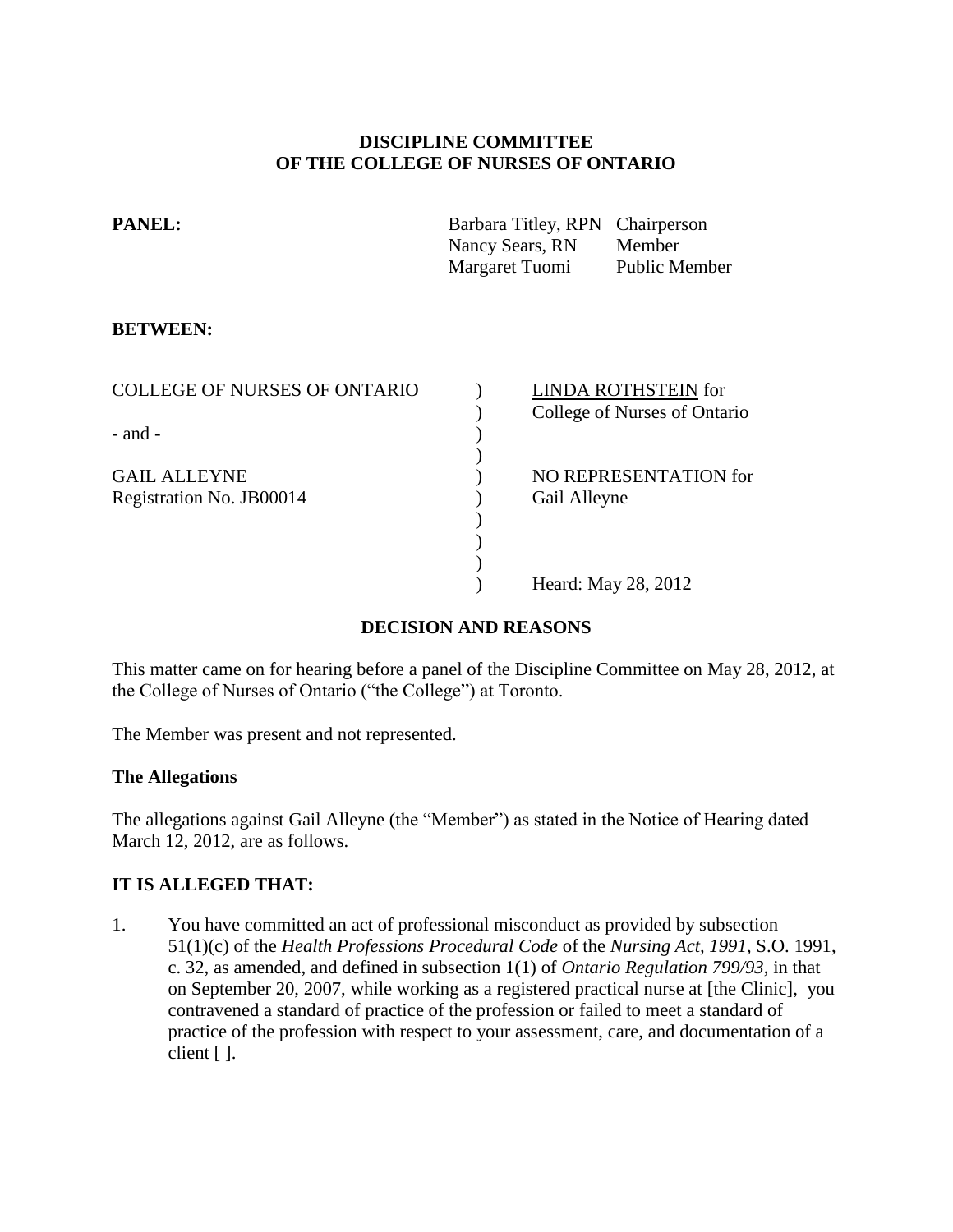- 2. You have committed an act of professional misconduct as provided by subsection 51(1)(c) of the *Health Professions Procedural Code* of the *Nursing Act, 1991*, S.O. 1991, c. 32, as amended, and defined in subsection 1(13) of *Ontario Regulation 799/93*, in that on September 20, 2007, while working as a registered practical nurse at [the Clinic], you failed to keep records as required regarding a client [ ].
- 3. You have committed an act of professional misconduct as provided by subsection 51(1)(c) of the *Health Professions Procedural Code* of the *Nursing Act, 1991*, S.O. 1991, c. 32, as amended, and defined in subsection 1(37) of *Ontario Regulation 799/93*, in that on September 20, 2007, while working as a registered practical nurse at [the Clinic], you engaged in conduct or performed acts, relevant to the practice of nursing that, having regard to all the circumstances, would reasonably be regarded by members as disgraceful, dishonourable or unprofessional, and in particular with respect to your assessment, care and documentation of a client [ ].

# **Member's Plea**

Gail Alleyne admitted the allegations set out in paragraphs numbered 1, 2 and 3 in the Notice of Hearing. The panel received a written plea inquiry which was signed by the Member. The panel also conducted an oral plea inquiry and was satisfied that the Member's admission was voluntary, informed and unequivocal.

# **Agreed Statement of Facts**

Counsel for the College advised the panel that agreement had been reached on the facts and introduced an Agreed Statement of Facts which provided as follows.

# **THE MEMBER**

- 1. Gail Alleyne (the "Member") completed the practical nursing program [ ] in 2001 and registered with the College of Nurses of Ontario ("College") as a registered practical nurse ("RPN") on December 27, 2001.
- 2. The Member has no prior complaint or discipline history with the College.

# **THE CLINIC**

- 3. The Member began working at [the Clinic] as a circulating nurse in June 2007.
- 4. As circulating nurse, the Member's role include[ed] obtaining supplies for the OR, assisting in handing instruments to the persons scrubbed for surgery, bringing [clients] into the RR, and, on occasion, caring for [clients] in the RR.
- 5. At the relevant time, the Member had no formal nursing education or training as a circulating nurse or in caring for [clients] in the RR. All of her orientation to the Clinic was provided by staff at the Clinic. The only training the Member received in postsurgical nursing care was provided by Drs. [A and B].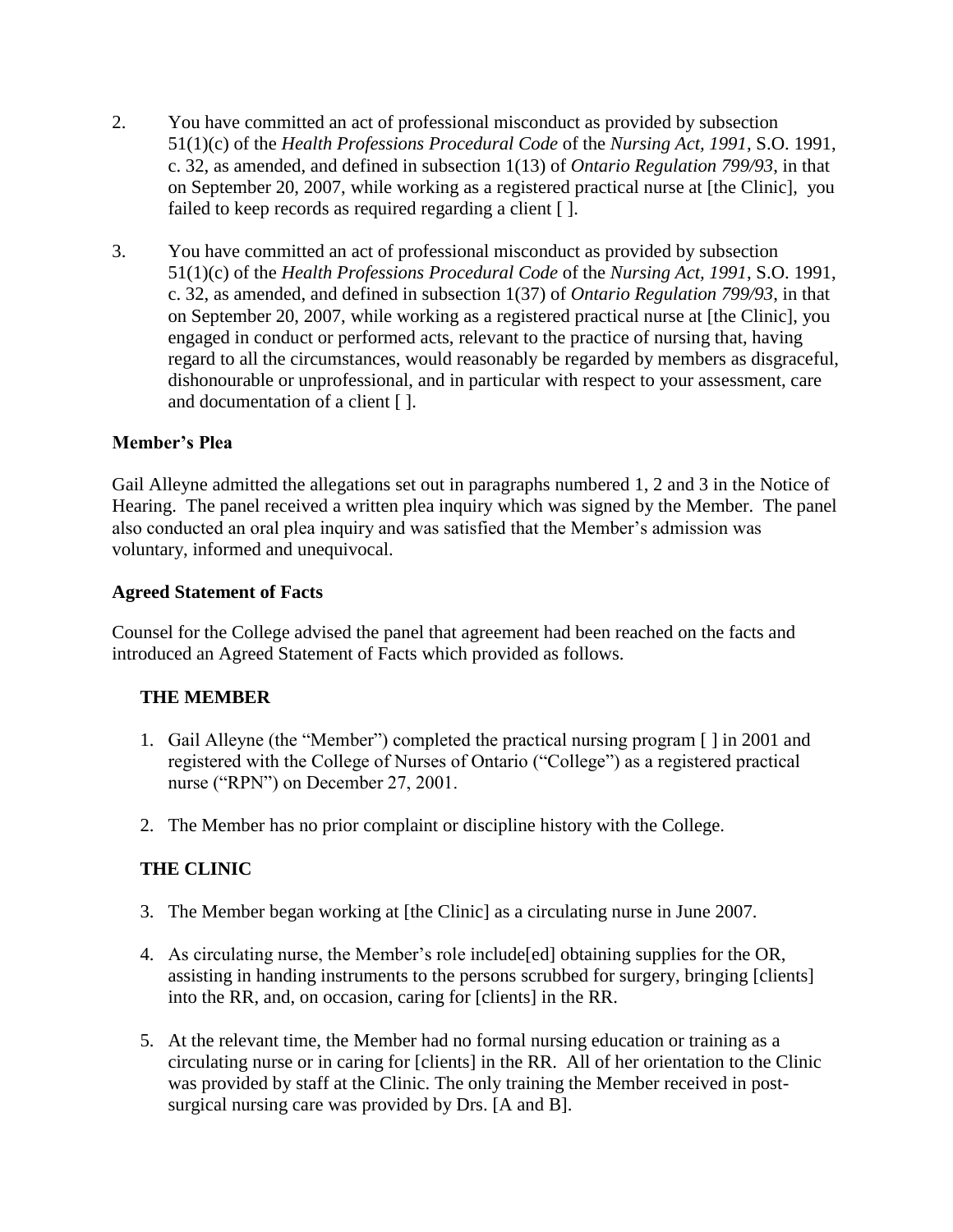- 6. At the time, the Clinic was owned and operated by [Dr. A], a family physician who had focused her practice on cosmetic surgery, and in particular, breast augmentation and liposuction surgery.
- 7. The Clinic contained, among other rooms, an operating room ("OR"), a recovery room ("RR") immediately across a hall from the OR, and a prep room, which was in between the OR and RR.
- 8. The hall was monitored by a security camera which recorded some, but not all, of the activities in the hall on September 20, 2007.

## **Overview of Post Anesthesia Nursing Care**

- 9. The immediate post-surgical period is considered a critical care period. Post anesthesia nursing requires extensive expertise. In addition to general nursing knowledge, postanesthesia nurses must have specialized knowledge regarding [ ] all types and techniques of anesthetic administrative agents, post anesthetic complications, fluid management and resuscitation, thermoregulation, cardiac and hemodynamic monitoring and interpretation, respiratory management, and physiological assessment and care. In addition to advanced nursing education and/or training, most post-anesthesia nurses have certification in Critical Care nursing and a certificate in advanced cardiac life support (ACLS, or PALS for pediatric [clients]).
- 10. Clients immediately after surgery have complex and changing needs, require constant monitoring and assessment, may have unpredictable changes in health condition, and changes can be associated with immediate effects and create urgent or emergent situations.
- 11. For this reason, the standards of nursing practice require that a client be constantly observed in the period after surgery. The nursing priority is the evaluation and stabilization of the client. Vital signs and other observations are documented every 15 minutes, or more frequently if the client is unstable. Clients should never be left unattended. The standards of practice recommend that two registered nurses, both competent in perianesthesia nursing, must be present at all times as a client is recovering immediately following anesthesia.
- 12. There is a formal transfer where the post anesthesia or RR nurse accepts the client after surgery. The nurse who accepts care for the client after surgery is the client's primary nurse. The nurse must obtain a report from the anesthetist and OR nurse including information such as:
	- o the client's name;
	- o the client's significant medical history (i.e., allergies, comorbidites, etc.) and code status;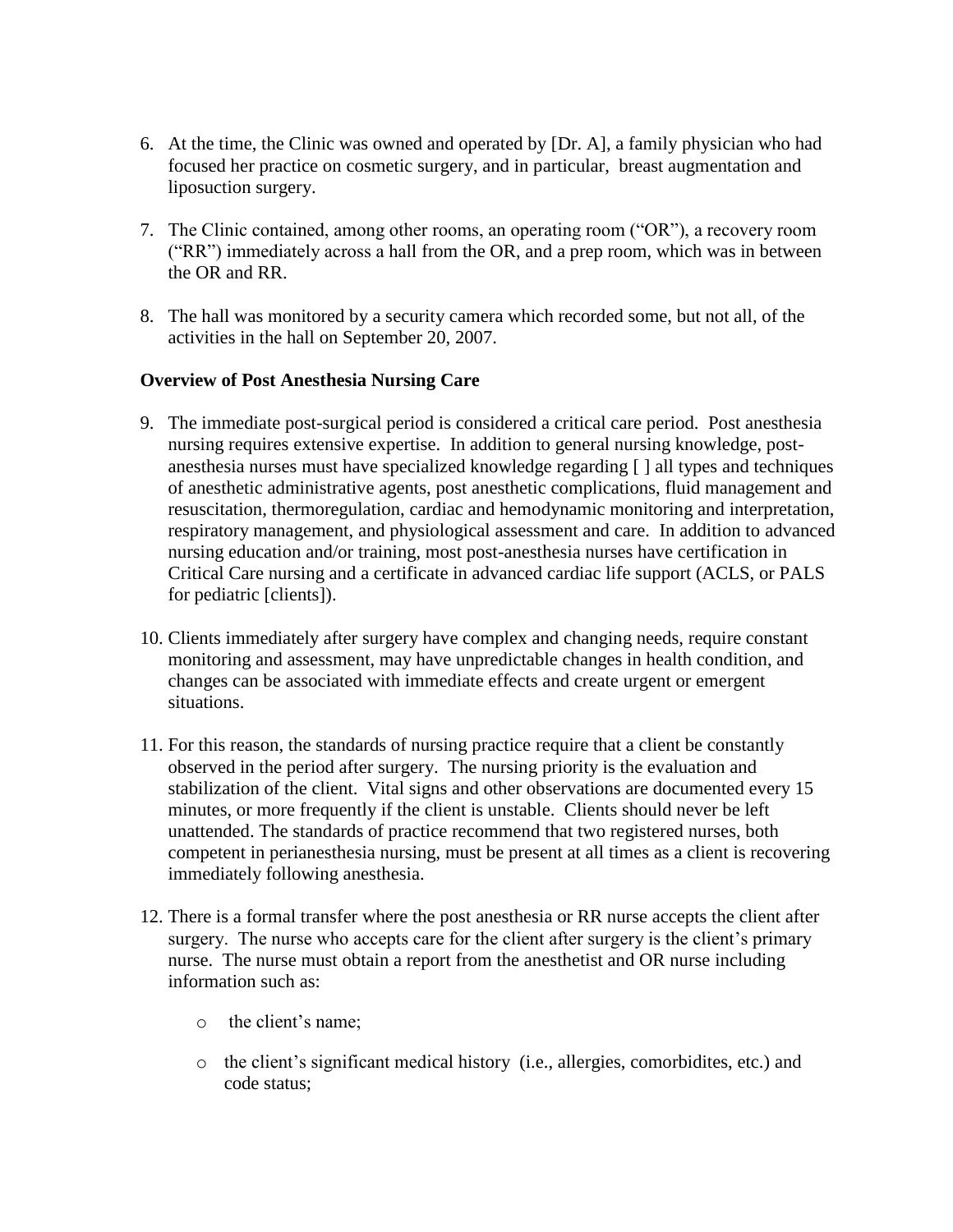- o report on the procedure performed, including type of surgery, length of surgery, type of anesthetic used, whether and how the client was "reversed", adverse events during the surgery, and how adverse events were managed;
- o immediate post surgery assessment, including vital signs/O2 saturation, neurological status, skin and wound assessment, significant status changes, and medications administered/pending; and
- o recommendations, including the interventions implemented and monitoring required, and pending treatments or medications.
- 13. The nurse then performs a preliminary assessment of the client, including assessing the client's airway, breathing and circulation, taking a set of vital signs, assessing level of consciousness, checking the surgical site(s), assessing pain and nausea etc. and documentation of all findings.
- 14. In general, after surgery, clients should have an oxygen saturation of at least 94%, and a blood pressure +/-20 % mmHg of the pre-operative value.
- 15. If, in the nurse's judgment, the client's condition is too unstable or requires care that is too complex to be managed safely in the circumstances, the nurse can refuse to accept the client, can request that the anesthetist stay with the client until the client can be cared for safely by the nurse, or can require that the client be moved to an environment where the client can receive the appropriate medical and nursing care.
- 16. Client complications can occur at any time during the initial recovery period and the client's status has to be assessed continually to identify potential complications, and ensure they are treated promptly and effectively.
- 17. A client is only considered stable and ready for the next phase of care when the client's vital signs have stabilized, the client can maintain his or her own airway, and the client is alert enough to communicate needs and discomforts.

# **The Events of September 20, 2007**

- 18. On September 20, 2007, the health care providers at the Clinic were:
	- $(i)$  Dr.  $[A]$ ;
	- (ii) Anesthesiologist, [Dr. B], who worked at the Clinic on a piecemeal basis when needed;
	- (iii) [RN A], whose job was to provide nursing care in the RR to clients after they had surgery. [RN A] had been working at the Clinic for two days;
	- (iv) the Member; and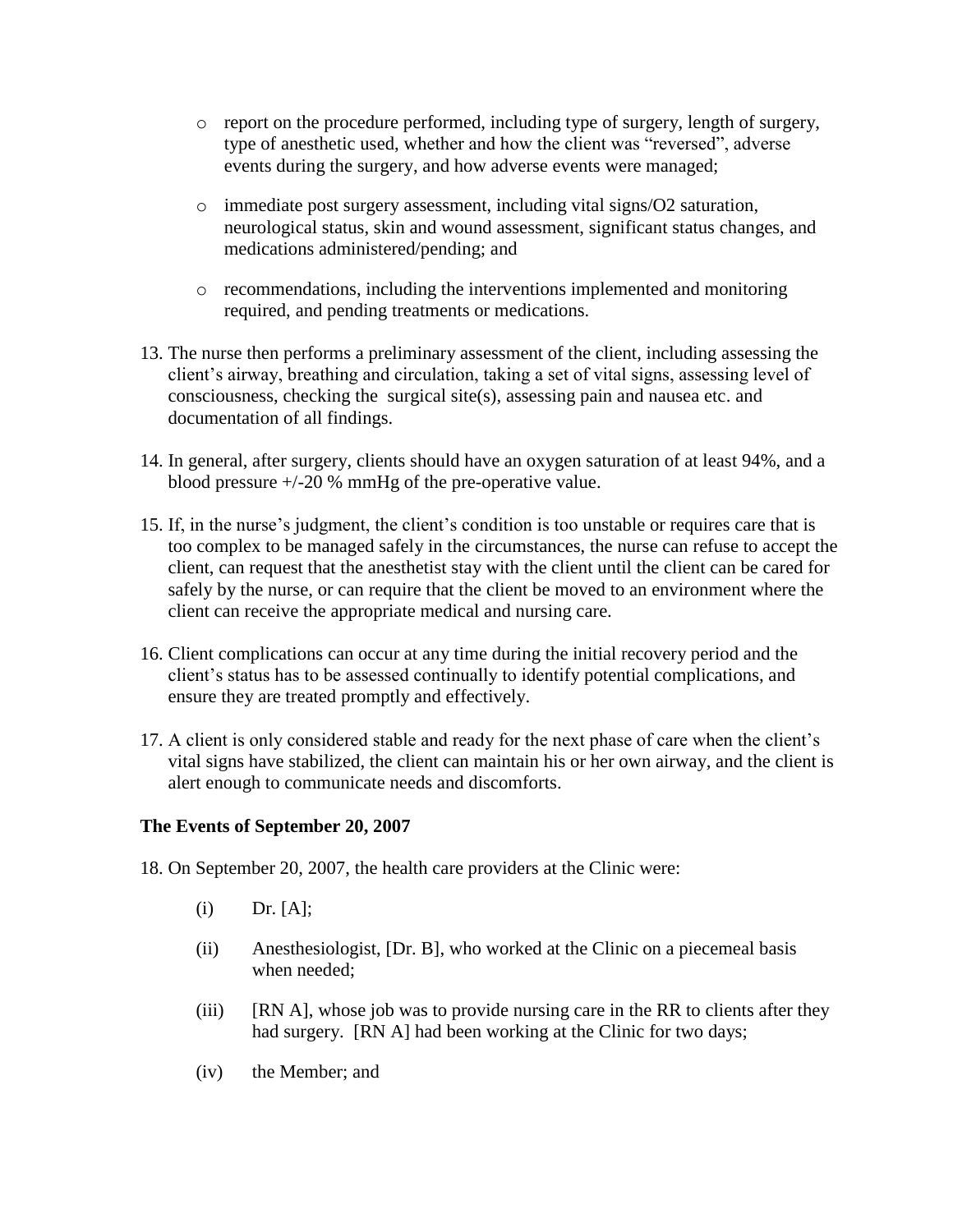- $(iv)$  OR assistant [ ].
- 19. Three clients received liposuction surgery at the Clinic on September 20, 2007.
- 20. [RN A] performed the first client's pre-operative assessment, assisted in the OR with the surgery, and cared for the first client in the RR after the client's surgery.
- 21. The second surgical [client] of the day was [the Client], a 32-year-old, healthy woman. [The Client]'s pre-operative vital signs were blood pressure ("BP") 114/72, heart rate ("HR") 72, and respiratory rate of 20 breaths per minute
- 22. [The Client] had liposuction under general anesthesia on her abdomen, lower back, flanks and inner thighs. The surgery started at approximately 1000 hours. Liposuction was performed on 34% of [the Client]'s body area. Fat aspirated was 2725 ml with total aspirate volume 6075 ml. The surgery was completed at approximately 1302 hours.
- 23. The last set of vital signs recorded in the OR at approximately 1305 hours was BP 110/60, HR 80.
- 24. [The Client] was moved to the RR on a stretcher at approximately 1310 hours.
- 25. The Member admits she was responsible for providing nursing care to [the Client] in the RR until such time as [RN A] discharged the first client and assumed [the Client]'s care.
- 26. As noted above, the security camera in the hallway did not record continuously, and therefore only captured some, and not all of the events in the hallway between the OR and the RR.
- 27. The security camera recorded the following:

| $1308$ hours: | The Member takes a stretcher from the RR to the OR;                                                              |
|---------------|------------------------------------------------------------------------------------------------------------------|
| $1310$ hours: | [Dr. B] leaves the RR. The Member leaves the OR. Less than a minute<br>later, the Member returns to the OR;      |
| $1311$ hours: | The Member goes back and forth between the OR and the RR;                                                        |
| $1313$ hours: | [Dr. B] goes from the RR to the washroom;                                                                        |
| $1314$ hours: | [RN A] takes the first surgical client of the day in a wheelchair towards<br>the Clinic exit;                    |
| $1315$ hours: | The Member is in the hallway near some boxes taking inventory/checking<br>orders for the upcoming surgical case; |
| $1320$ hours: | [RN A] returns to the RR with an empty wheelchair; the Member goes<br>from the RR to the OR carrying something;  |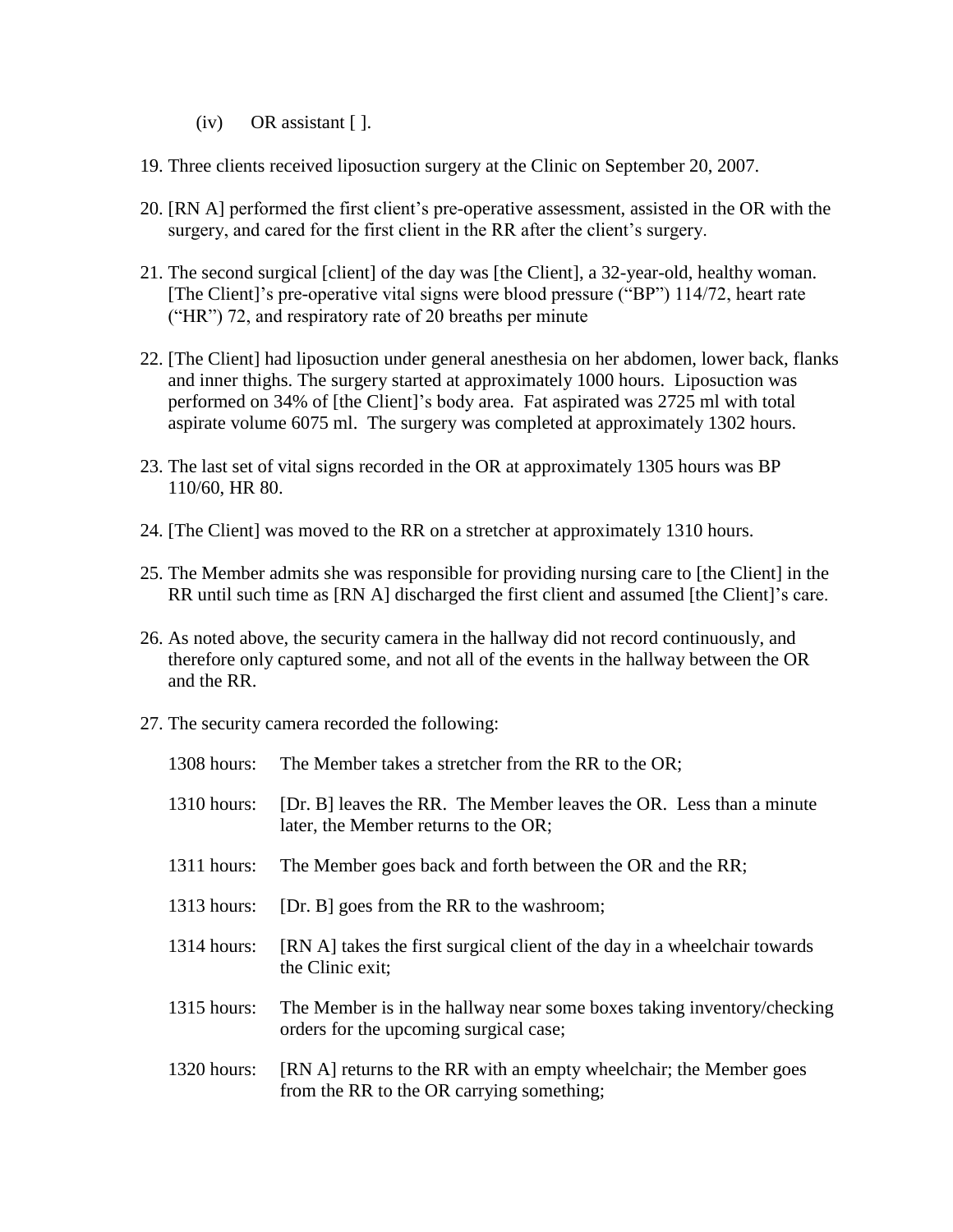- 1322 hours: [RN A] is in the hall;
- 1324 hours: The Member leaves the RR with a plate and goes to the kitchen;
- 1325 hours: The Member is in the hall;
- 1328 hours The Member returns to the RR with a bottle;
- 1331 hours: The Member goes to the Prep Room to prepare for the  $3<sup>rd</sup>$  surgical patient of the day. Thereafter, she goes back and forth from the OR to the RR and to the Prep Room to obtain equipment for the  $3<sup>rd</sup>$  surgical [client]'s surgery and deal with an issue with the electrical panel; and
- 1338 hours: The  $3<sup>rd</sup>$  surgical [client] of the day is brought to the OR.
- 28. During the period 1310 1314 hours, [RN A] was in the RR caring for the first surgical client of the day.
- 29. The Member admits that she was responsible for, and failed to, document any assessment of [the Client,] including vital signs and any care that she provided to [the Client] in the initial post-operative period.
- 30. Had the Member testified, she would have said that when she first saw [the Client] in the RR, [the Client]'s systolic blood pressure was in the "mid 80s". The Member agrees that when she assumed [the Client]'s care, she did not consider [the Client]'s blood pressure and oxygen saturation to be abnormally low, and that [the Client] was in critical condition, unstable and required immediate medical intervention.
- 31. Had the Member testified she would have said that [Dr. B] considered it to be acceptable for [clients] to have a systolic blood pressure in the 70's on arrival in the RR, and that she had questioned [Dr. B] about this in the past and was assured that it was an acceptable post-operation blood pressure. Had [Dr. B] testified, he would have said it was unacceptable for a [client] to have a systolic blood pressure in the 70's on arrival in the RR, and as soon as he was informed that the [clients]'s systolic blood pressure was in the 70's, he took immediate steps to treat the [client].
- 32. The Member admits that she was in and out of the RR during the period she was responsible for [the Client]'s care. Had the Member testified, she would have said that [the Client] was alert and talkative, and, to the Member, this indicated [the Client] did not need immediate intervention.
- 33. [RN A] returned to the RR at approximately 1320 hours, at which time she assumed care for [the Client]. The Member admits there was no "official" hand over of [the Client]. Had the Member testified, she would have said she had a brief discussion with [RN A] about [the Client]'s blood pressure. [RN A] was concerned because it was so low. At that time, based on the chart, [the Client]'s blood pressure was 66/30, and her oxygen saturation was 88%.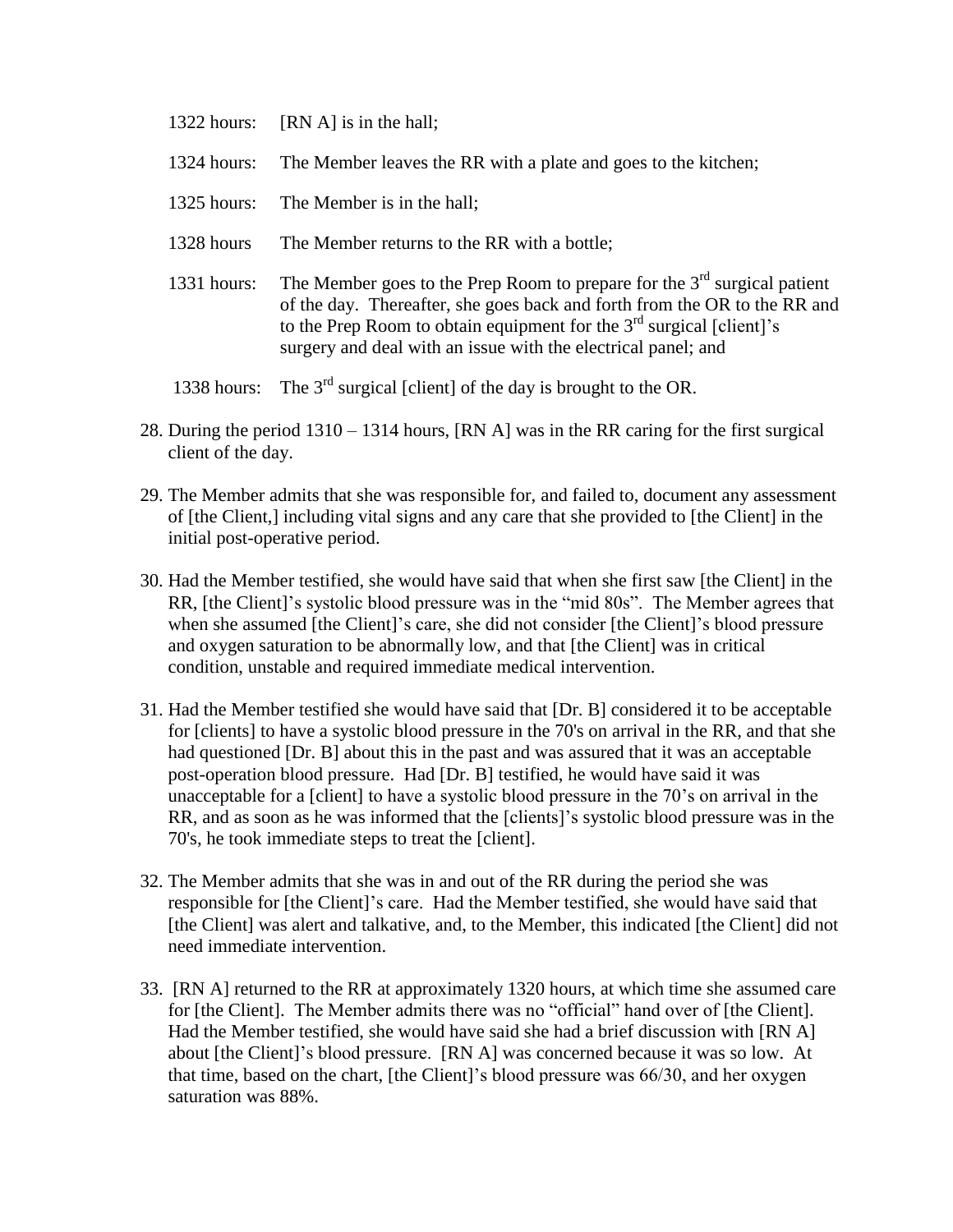- 34. The Member then left the RR to prepare for the third surgical client.
- 35. At approximately 1351 hours, the Member went to the RR and found [RN A] was concerned about [the Client]'s low blood pressure. She assisted [RN A] in taking a bilateral blood pressure, and they confirmed [the Client]'s systolic blood pressure was mid 60s to mid 70s. The Member went to the OR and informed [Dr. B] of the low blood pressure. [Dr. B] ordered [the Client] be put in Trendelenberg (lower the head of the bed so the client's feet were higher then her head) and receive a fluid bolus.
- 36. At approximately 1445 hours, [the Client] became restless, agitated, lost consciousness and had a dramatic decreased in oxygen saturation.
- 37. The Member was in the RR at that time, and she immediately got [Dr. B], who was in the OR, to attend to [the Client] On his arrival in the RR, [Dr. B] intubated [the Client], ordered her to receive fluid boluses under pressure, and ordered her to be catheterized. The Member assisted, and documented on [the Client]'s Recovery Room Record that 3000 cc of RL [Ringers Lactate] were given and that [the Client] was catheterized for 100 cc urine. [The Client] was draining heavily from her surgical wounds, to the extent that her surgical dressings and binder were soaked with blood and tumescent fluid.
- 38. At approximately 1517 hours, the Member assisted in putting a binder on [the Client,] who was unconscious and continued to drain from her surgical wounds. [Dr. A] had ordered the binder to try staunch the flow of blood and tumescent fluid.
- 39. The Member was in and out of the RR on many other occasions.
- 40. At approximately 1552 hours, [Dr. A] called 911 and informed the operator that she needed an ambulance for a [client] who had crashed, was unconscious, intubated and not breathing, and was bleeding a lot.
- 41. EMS arrived at the Clinic at approximately 1557 hours. The Member brought EMS into the Clinic at 15:59 hours. They found [the Client] to be unconscious, chalky white, lying supine with legs elevated, intubated and being manually ventilated via ambu-bag by [RN A], and lying in a pool of pinkish fluid. When EMS attempted to take [the Client]'s vital signs, they found she had no palpable blood pressure or pulse. CPR was initiated.
- 42. [The Client] was transported by EMS to the emergency department of a nearby hospital, where attempts were made to resuscitate her. [The Client] was pronounced dead in the emergency department. The cause of death was hemorrhagic shock.

## **ADMISSIONS**

43. The Member admits that, as an RPN, she did not have the knowledge, skill or judgment to care for a client immediately after surgery, and especially one who, like [the Client], had a low blood pressure and was unstable. Had the Member testified, she would have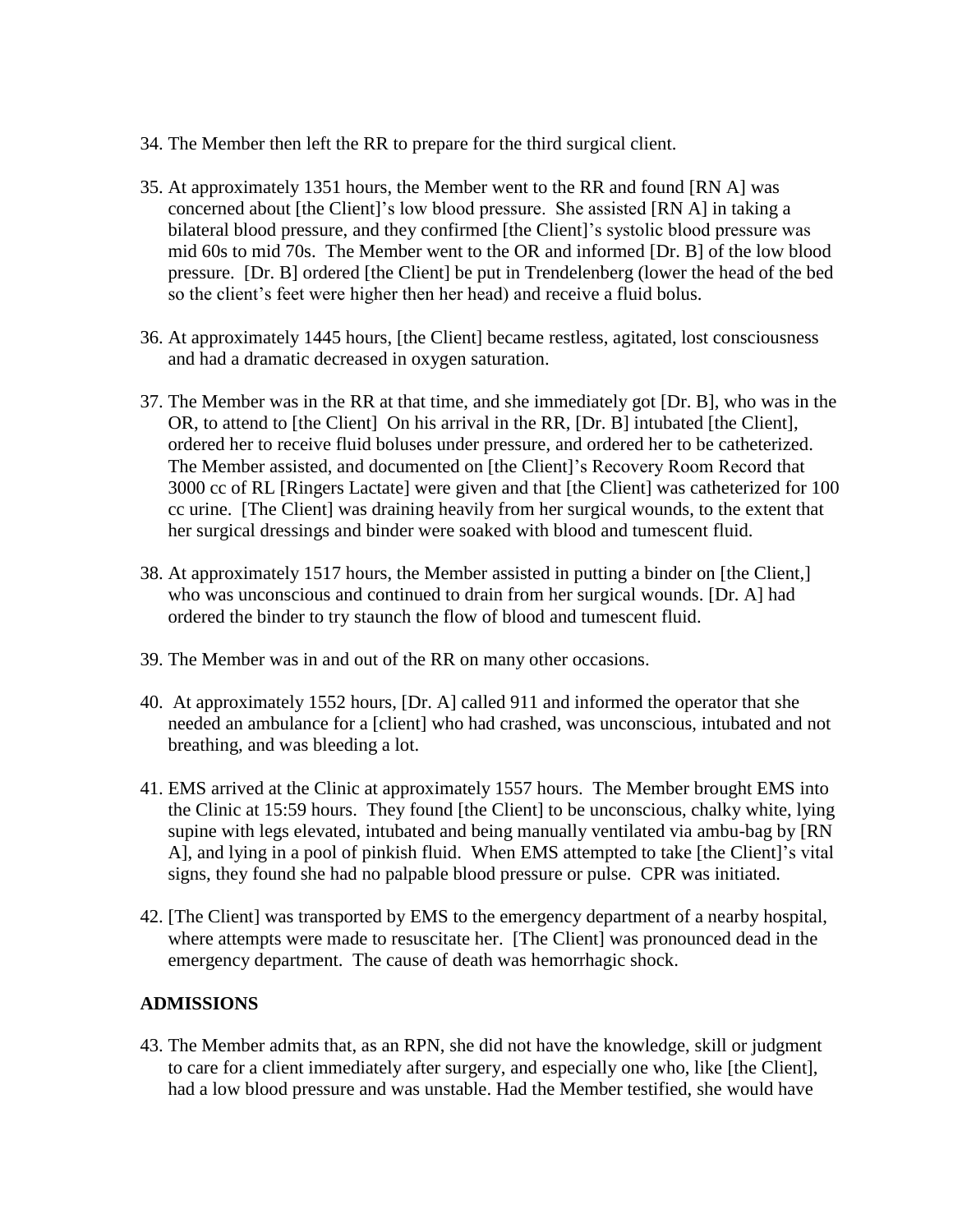said that she did not realize, at the relevant time, that she did not have the knowledge, skill or judgment to care for a client in the RR. The Member admits that she never took any steps to determine whether it was appropriate for her to provide nursing care in such a capacity, including contacting the CNO or reviewing the CNO Practice Guideline: Utilization of RNs and RPNs. The Member admits that she never should have accepted [the Client] as a client, and in doing so, she failed to maintain the standards of practice of the profession and that her conduct was unprofessional.

- 44. The Member admits that she failed to document any assessment of [the Client] including vital signs and any care that she provided to [the Client] in the initial post-operative period. The Member admits that by doing so, she failed to maintain the standards of practice of the profession, she failed to keep records as required, and that her conduct was unprofessional.
- 45. The Member admits that she was "in and out of the RR" during the period she was responsible for [the Client]. The Member admits that [the Client] never should have been left alone in the immediate post-surgical period, and that in leaving [the Client] alone and unattended, the Member failed to maintain the standards of practice of the profession and her conduct was unprofessional.
- 46. The Member admits that, although she was not [the Client]'s primary care nurse for the majority of the time [the Client] was in the RR, and an RN and one or more physicians were providing care to [the Client] at various times in the RR, she had enough information about the situation to recognize [the Client] needed emergency care and should have taken steps to ensure that the appropriate emergency care was received after [the Client]'s sudden deterioration at 1445 hours. The Member admits that her failure to do so was a failure to maintain the standards of practice of the profession.
- 47. The Member therefore admits to having committed the acts of professional misconduct as set out in allegations 1, 2, and 3 of the Notice of Hearing, as more specifically described above.

Council for the College clarified that while there is no specific standard of practice regarding perianesthesia nursing published by the College of Nurses, an expert report was used by the parties to determine the standard that would apply.

## **Decision**

The panel considered the Agreed Statement of Facts and finds that the facts support findings of professional misconduct and, in particular, finds that the Member committed acts of professional misconduct as alleged in paragraphs 1 and 2 of the Notice of Hearing in that she failed to meet the standard of practice with respect to the assessment, care and documentation of a client, and she failed to keep records as required regarding this [client]. In addition, as set out in Allegation 3, her conduct, would reasonably be regarded by members of the profession as unprofessional.

## **Reasons for Decision**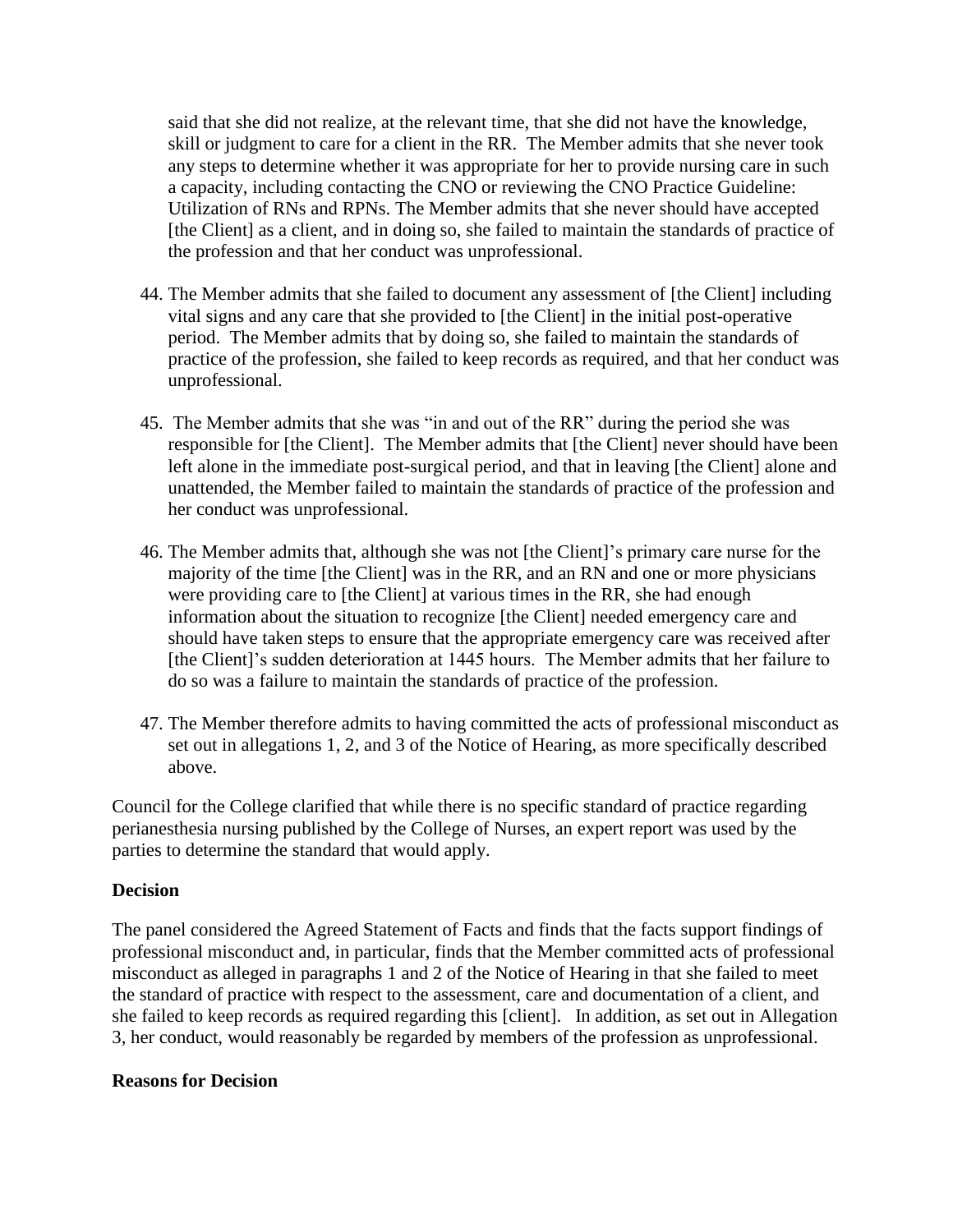The parties submitted an Agreed Statement of Facts which the panel found was clear and the panel accepted it as sufficient evidence of misconduct. Unprofessional conduct includes a serious disregard for professional obligations. Failure to live up to the standard of practice demonstrates that the Member was unprofessional.

# **Penalty**

Counsel for the College advised the panel that a Joint Submission on Order had been agreed upon. The Joint Submission as to Order provides as follows:

- 1. Requiring the Member to appear before the Panel to be reprimanded at a date to be arranged but, in any event, within three (3) months of the date of the Order.
- 2. Directing the Executive Director to suspend the Member's certificate of registration for a period of three months.
- 3. Directing the Executive Director to impose the following terms, conditions and limitations ("Conditions") on the Member's certificate of registration:
	- (a) So long as she is a registered practical nurse, the Member shall practi[s]e within her scope of practice and will not provide nursing care to clients in the immediate post-operative period or in other circumstances where client care needs are highly complex, outcomes are unpredictable, and there are risks for unpredictable, systemic or wide-ranging negative outcomes in response to care;
	- (b) The Member shall successfully complete at her own expense a course or courses that have received prior approval of the Director of Professional Conduct ("Director") regarding scope of practice for a registered practical nurse, assessment, nursing interventions and documentation, and shall provide to the Director proof of enrolment and successful completion of the course(s);
	- (c) Until the Member has successfully completed the course or courses required in paragraph 3b, above, she shall only provide direct nursing care to clients if the Director has agreed that the nursing care she will be providing is within the scope of practice of a registered practical nurse;
	- (d) For an 18-month period after the suspension is lifted, the Member must:
		- i. Notify the Director of the name, address, and telephone number of all employer(s) within fourteen (14) days of commencing or resuming employment in any nursing position;
		- ii. Provide her employer(s) with a copy of the Notice of Hearing, Agreed Statement of Facts, Joint Submission on Order and, if available, the Panel's written Decision and Reasons, together with any attachments. If the Decision and Reasons are not available on the day that the Member returns to practice, the Member shall provide her employer with a copy of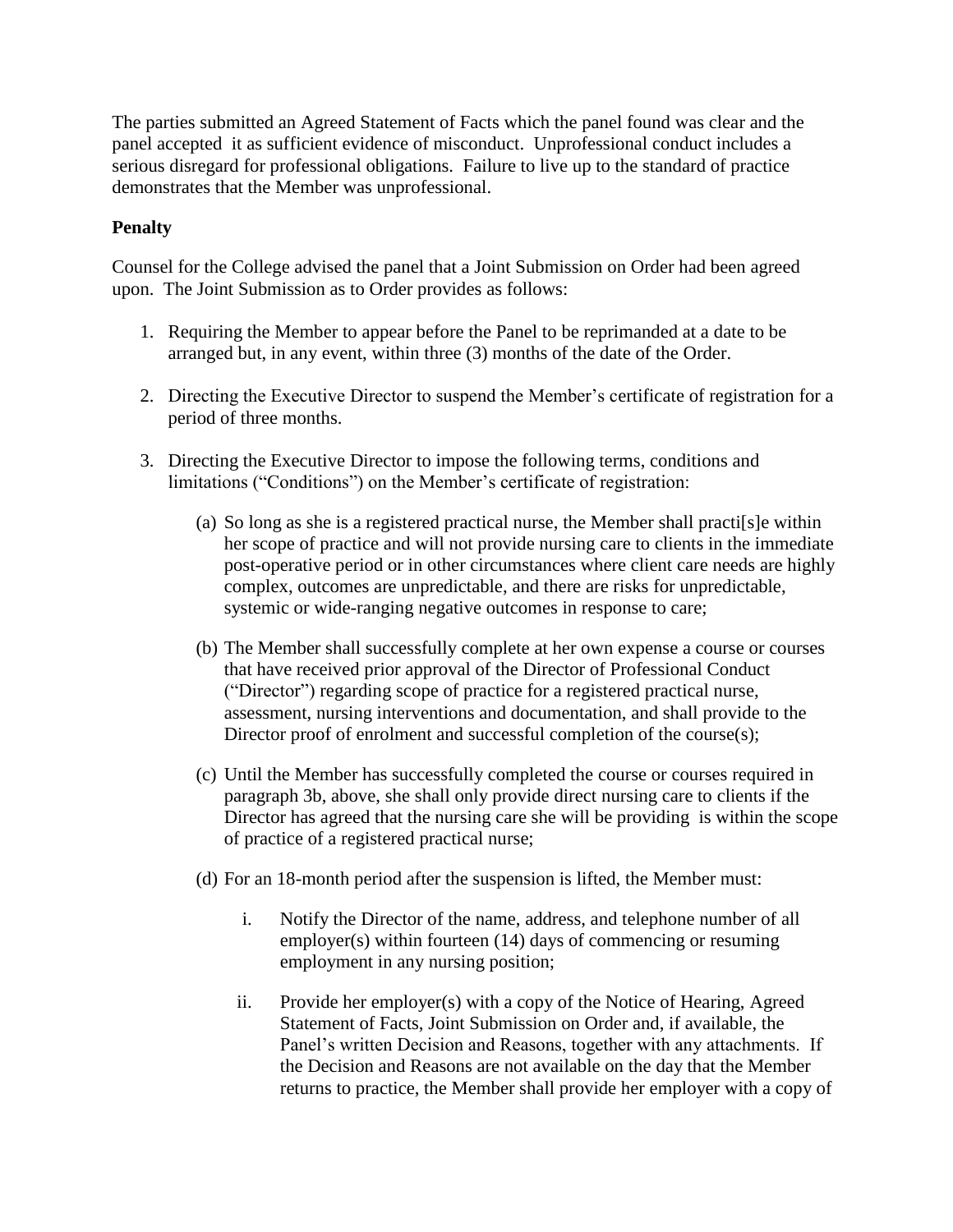the Decision and Reasons within fourteen (14) days of it becoming available;

- iii. Only obtain employment where her employer(s) agrees to, and does, write to the Director, within fourteen (14) days of the commencement or resumption of the Member's employment and provide the Director with the following:
	- A. confirmation that the employer(s) has received a copy of the documents referred to in paragraph 3(c)(iii) above;
	- B. confirmation that the employer agrees to notify the Director immediately upon receipt of any reasonable information that the Member has breached the standards of practice of the profession; and
	- C. confirmation that the employer agrees to provide the Director with performance appraisals regarding the Member's nursing practice as set out in 3(d), below, completed by a member of the College after three (3) months, six (6) months, and one (1) year of employment.
- (e) The Member's employer shall provide to the Director performance appraisals completed by a registered member of the College after three (3) months, six (6) months, and one (1) year of employment regarding the Member's nursing practice.
- 4. All deliveries and notifications to be given by or on behalf of the Member to the College, and the employer(s) pursuant to these terms are to be made by verifiable method of delivery, the proof of which the Member shall retain.

# **Penalty Submissions**

Counsel for the College spoke to the principles that inform the development of joint submissions. These include truth-seeking and the attribution of responsibility in a way that is reasonable and fair. It provides an opportunity for the parties to review and agree on evidence in fact and in law. It allows the evaluation of the circumstances in a way that reflects the issues. Resolution agreements are fair and efficient and do not incur the cost and trauma of a full hearing.

Counsel for the College continued that orders in cases of professional misconduct related to failing to meet the standards of the profession include specific and general deterrence, and should emphasize rehabilitation and remediation. Specific deterrence is not punishment. It is primarily about protection of the public. It assesses the degree of risk posed by allowing an individual to hold herself out as a nurse and hence able to provide nursing care to the public. The order should consider the seriousness of the conduct, aggravating and mitigating factors related to the member's conduct, and prior decisions made by disciplinary panels in similar cases. In this case, Ms Alleyne has cooperated with the College, and has acknowledged professional misconduct, demonstrating insight and accepting responsibility. Ms Alleyne has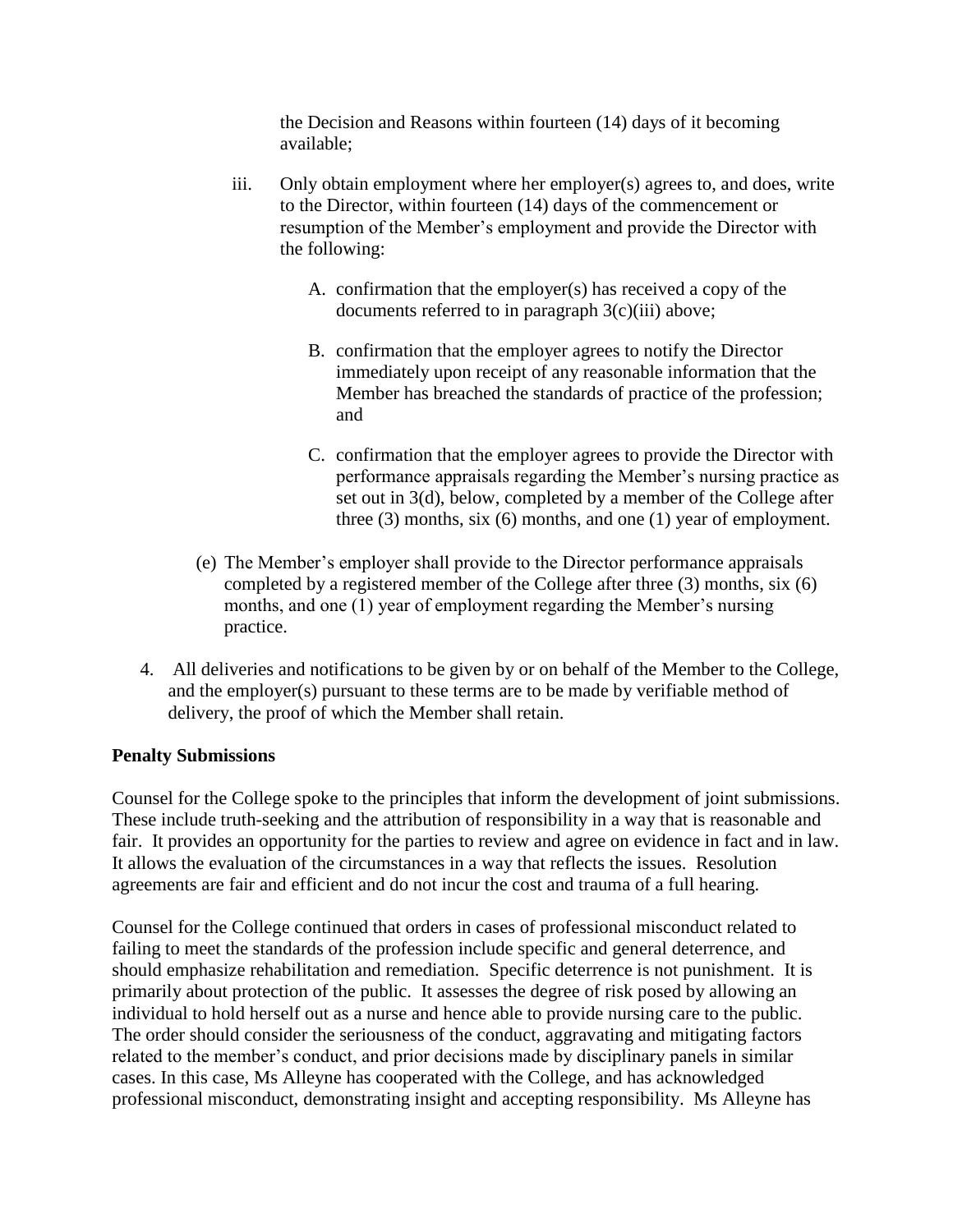had no prior complaints or disciplinary matters before this College. However, failing to meet the standard of practice is serious and the penalty should address remediation, along with a short period of suspension that provides for both specific and general deterrence.

The circumstances that gave rise to the allegations involved a number of regulated health professionals. Each health professional was responsible for different aspects of [client] care and all failed to provide the care that was needed. The physicians involved in this circumstance have been the subject of disciplinary proceedings by their regulatory body. Ms Alleyne testified as a witness at those proceedings. The registered nurse involved in this circumstance has been the subject of disciplinary proceedings by the College of Nurses of Ontario. The College accepts that Ms Alleyne's role was less significant than that of the physicians or the registered nurse involved. Ms Alleyne was the primary nurse for a short period immediately after surgery and then assisted with care of the [Client] on several occasions. While she was responsible for her actions and failed to meet professional standards, a significant component of Ms Alleyne's conduct occurred because she was not aware of the appropriate standards of practice of an RPN and the care required in the immediate post-operative period. Ms Alleyne made no attempt to determine if it was appropriate for an RPN to practi[s]e in this setting and to determine if she had the knowledge, skills and ability to do so. Every nurse has an independent obligation to ensure that his/her practice is consistent with practice standards and obligations, to practi[s]e safely and to refrain from performing actions for which they are not competent. Nurses must take immediate action if [client] safety and wellbeing is compromised, even if the other health professionals present are not doing so.

The joint submission on order provides for a suspension as a general deterren[t] emphasizing to the membership as a whole the importance of practi[s]ing within [one's] skill sets and competences. The remainder of the joint submission addresses remediation, which is the correction of deficiencies through re-education and supervision.

Ms Alleyne submitted that this investigation and disciplinary proceeding has been a learning experience. She has taken steps to improve her practice and has looked into taking courses on assessment of care. She now realizes that she can supersede the actions and decisions of other health professionals and communicates this responsibility to other nurses.

# **Penalty Decision**

The panel accepts the Joint Submission as to Order and accordingly orders:

- 1. The Member to appear before the Panel to be reprimanded at a date to be arranged but, in any event, within three (3) months of the date of the Order.
- 2. The Executive Director to suspend the Member's certificate of registration for a period of three months.
- 3. The Executive Director to impose the following terms, conditions and limitations ("Conditions") on the Member's certificate of registration: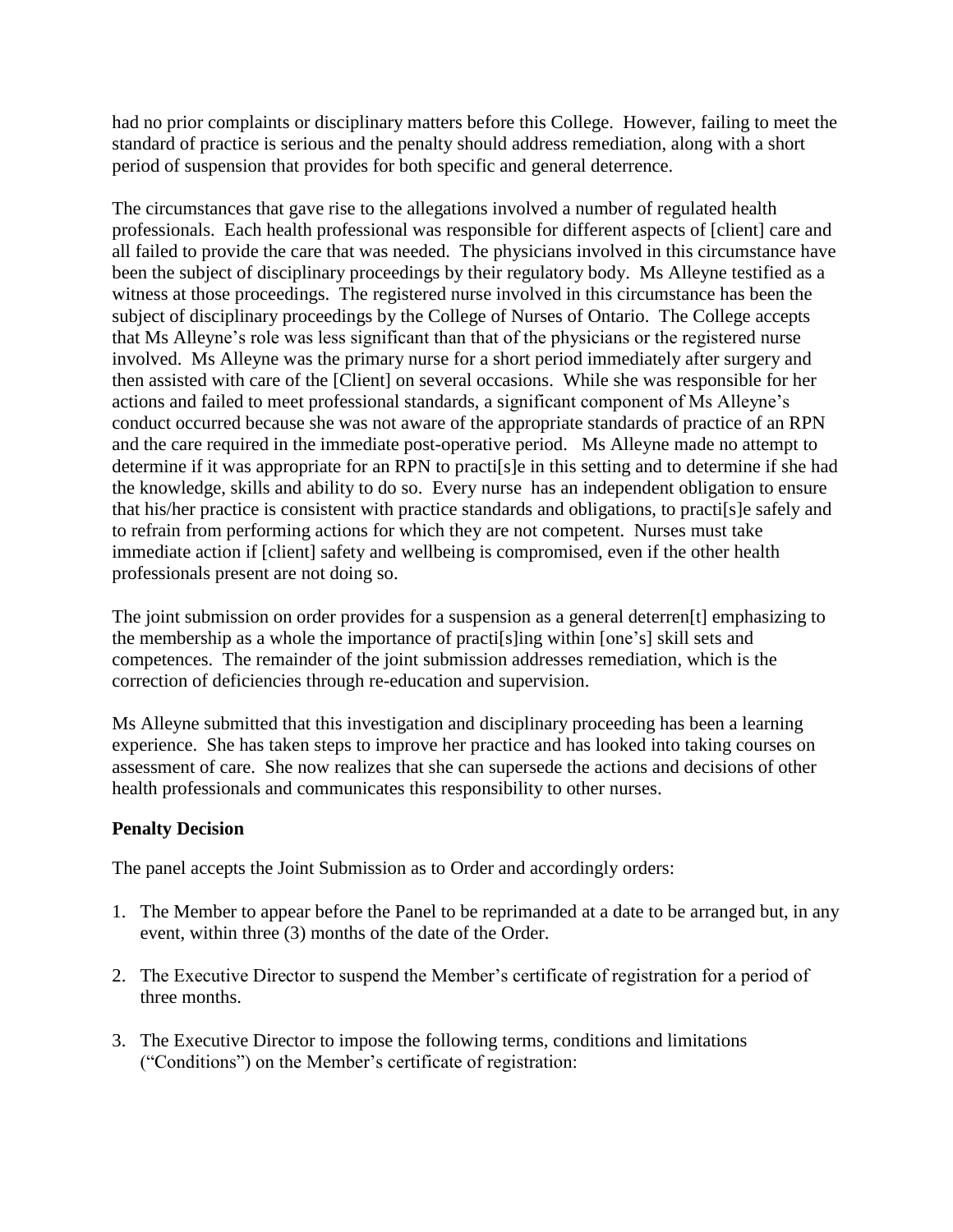- (a) So long as she is a registered practical nurse, the Member shall practi[s]e within her scope of practice and will not provide nursing care to clients in the immediate postoperative period or in other circumstances where client care needs are highly complex, outcomes are unpredictable, and there are risks for unpredictable, systemic or wide-ranging negative outcomes in response to care;
- (b) The Member shall successfully complete at her own expense a course or courses that have received prior approval of the Director of Professional Conduct ("Director") regarding scope of practice for a registered practical nurse, assessment, nursing interventions and documentation, and shall provide to the Director proof of enrolment and successful completion of the course(s);
- (c) Until the Member has successfully completed the course or courses required in paragraph 3b, above, she shall only provide direct nursing care to clients if the Director has agreed that the nursing care she will be providing is within the scope of practice of a registered practical nurse;
- (d) For an 18-month period after the suspension is lifted, the Member must:
	- i. Notify the Director of the name, address, and telephone number of all employer(s) within fourteen (14) days of commencing or resuming employment in any nursing position;
	- ii. Provide her employer(s) with a copy of the Notice of Hearing, Agreed Statement of Facts, Joint Submission on Order and, if available, the Panel's written Decision and Reasons, together with any attachments. If the Decision and Reasons are not available on the day that the Member returns to practice, the Member shall provide her employer with a copy of the Decision and Reasons within fourteen (14) days of it becoming available;
	- iii. Only obtain employment where her employer(s) agrees to, and does, write to the Director, within fourteen (14) days of the commencement or resumption of the Member's employment and provide the Director with the following:
		- A. confirmation that the employer(s) has received a copy of the documents referred to in paragraph 3(c)(iii) above;
		- B. confirmation that the employer agrees to notify the Director immediately upon receipt of any reasonable information that the Member has breached the standards of practice of the profession; and
		- C. confirmation that the employer agrees to provide the Director with performance appraisals regarding the Member's nursing practice as set out in 3(e), below, completed by a member of the College after three (3) months, six (6) months, and one (1) year of employment.